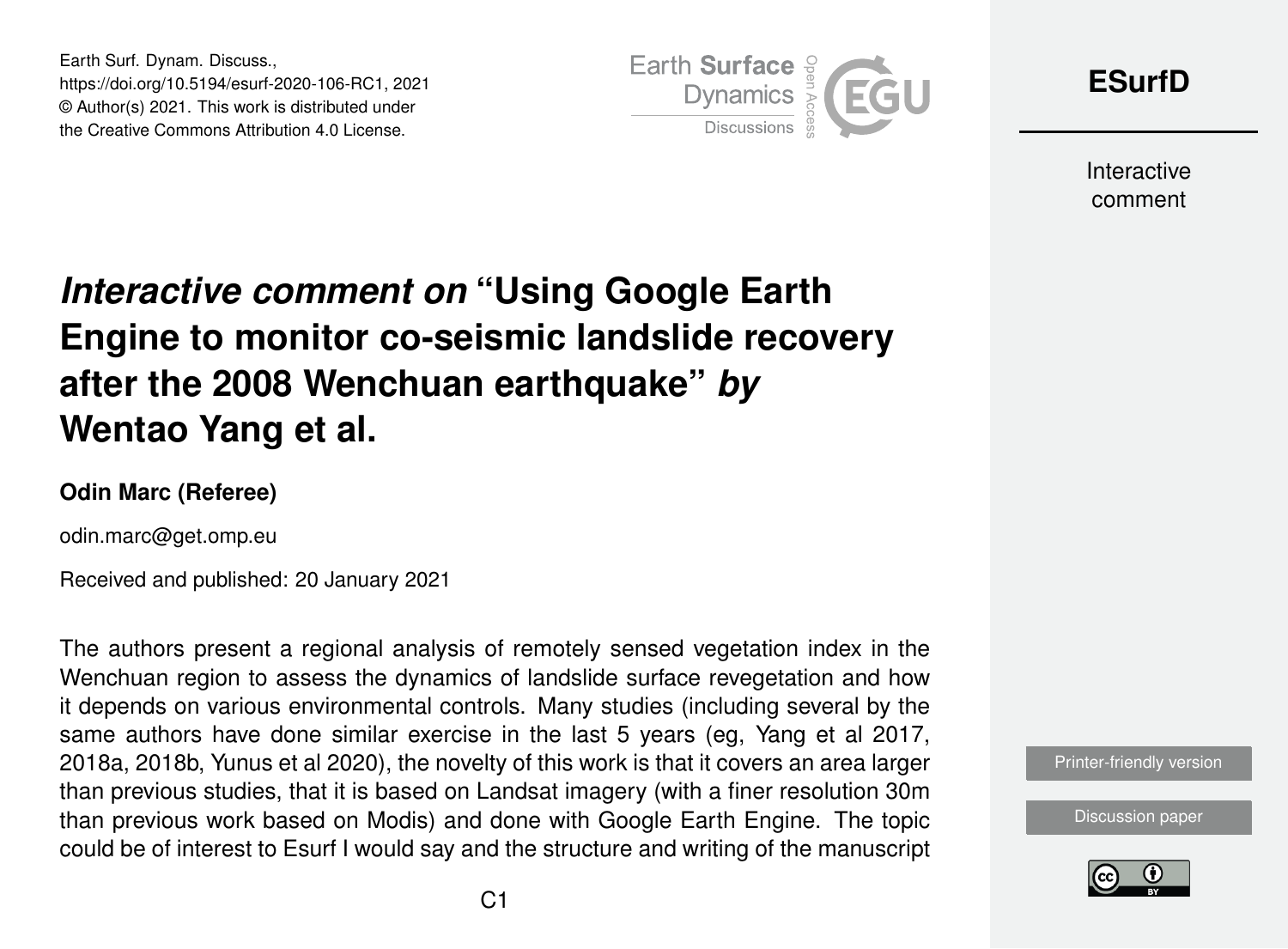is fairly good. However, the main problem is that beyond the technical novelty stated above the manuscript does not bring much and appears to bring very little new scientific content (Beyond the site there are only 2 figures, which basically are not very different from what can be find in Yunus et al 2020 or previous paper of the author Yang et al 2018a,b).

So it may be better redirected to a regional journal ? Or become a technical note in Esurf ? But even if it is retargeted like this it would still require substantial modification. Indeed the methodology is not always sufficiently described, and the discussion is often quite poor. I give below the major limits of the work and a series of Line by Line recommendation.

Odin Marc

Major comments:

1) The author use the term of "landslide (surface) recovery" which is inaccurate and too vague relative to their methods. Recovery can mean many things, while the author are very specifically measuring the temporal evolution of vegetation index. So I think they should replace everywhere by "Landslide (surface) revegetalisation" . Below I gave a few of the lines where this occur but the change should be through out unless the authors have sentence where they specifically discuss various option for landslide recovery (deposit armoring , or other form of greain size changes; Soil formation, bedrock/regolith properties changes ?)

2) I think the Pre-seismic EVI should not be used as a controlling factor but used to normalize the EVI increase rate. The simplest scenario of revegetalisation is that vegetation similar to the pre-seismic vegetation will recolonize the landslide areas. Thus a large pre-seismic EVI will tend to a large post seismic EVI and vice versa for small pre-seismic EVI. As a result it is intuitively expected that the absolute recovery rate is correlated with pre-seismic EVI. I think it may be more interesting to present all the result in terms of EVI/pre-seismic EVI to obtain a score from 0 to ∼100% which would

## **[ESurfD](https://esurf.copernicus.org/preprints/)**

Interactive comment

[Printer-friendly version](https://esurf.copernicus.org/preprints/esurf-2020-106/esurf-2020-106-RC1-print.pdf)

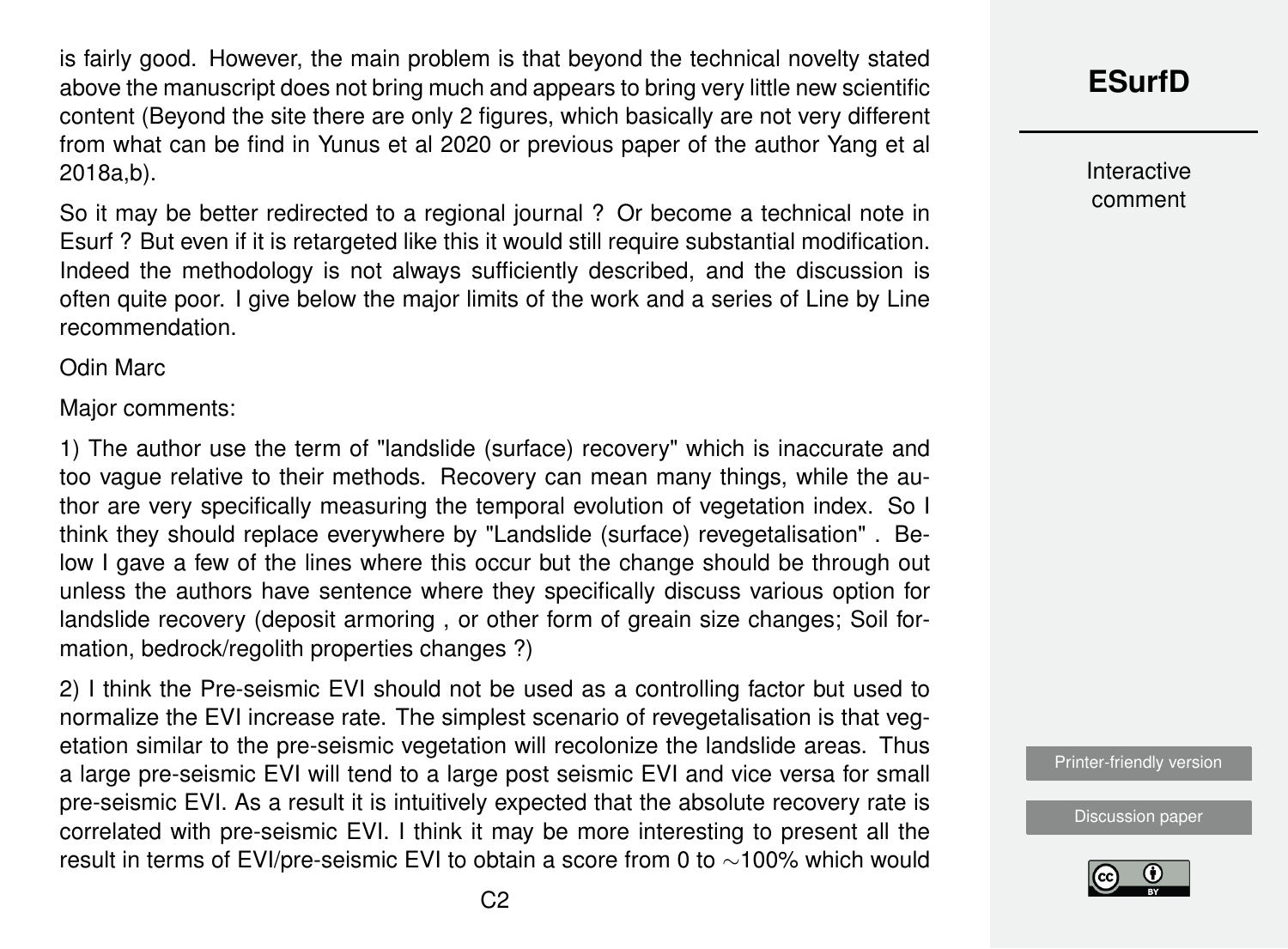mean a full recovery. The rate of this normalized revegetalisation could be analyzed relative to all factors as done by the authors.

3) The result analysis is clearly lacking a cross-correlation analysis... Why to study Elevation and TPI if they both are very highly correlated ? Elevation is the physically meaningful one as it related to temperature and thus the vegetation type and probably growth rate ... TPI is less meaningful for a plant I suspect... Also I suspect Pre-seismic EVI and Elevation to be strongly correlated (because of temperature...), hence the importance to study EVI/EVI pre-seismic (see comment 2). Actually Fig 4 of Yang et al 2018b is exactly showing that PreEQ-NDVI and Elevation are strongly related. So it makes no sense to treat Elevation and Pre seismic EVI as independent, and strongly supports the normalization by pre-EQ EVI.

4) The methods miss many details : How were treated pixel relative to landslide boundary (i.e. when they were partly across a slide and partly across undisturbed slope ?). What about seasonal variations ? Several previous studies (eg, Yang et al 2018a, Fig 3) do account for their treatment allowing to have a finer control on the revegetalisation. I wonder why this is not done here.

Last, the author state they have shown that Linear recovery is the best assumption, which leaves me very skeptical. Even in their own work ( Yang et al 2018a, Fig 3) an example of recovery of the NDVI is shown and it is quite clear that the revegetalisation is far from being linear : there is a few years (3-4) with no NDVI trend , then an increase in NDVI which seems to accelerate. This could make sense, as there may be some delay before new plant colonize the area, and then as vegetation develop multiple species can make the rate of biomass accumulation (and NDVI increase) increase with time, giving a non linear revegetation rate. One way to make the work scientifically richer could be to specifically extract various parameters describing the shape of the revegetalisation curve (EVI or NDVI trend) for as many landslide pixel as possible... Some other aspects are poorly detailed (see Line by Line comments below).

## **[ESurfD](https://esurf.copernicus.org/preprints/)**

Interactive comment

[Printer-friendly version](https://esurf.copernicus.org/preprints/esurf-2020-106/esurf-2020-106-RC1-print.pdf)

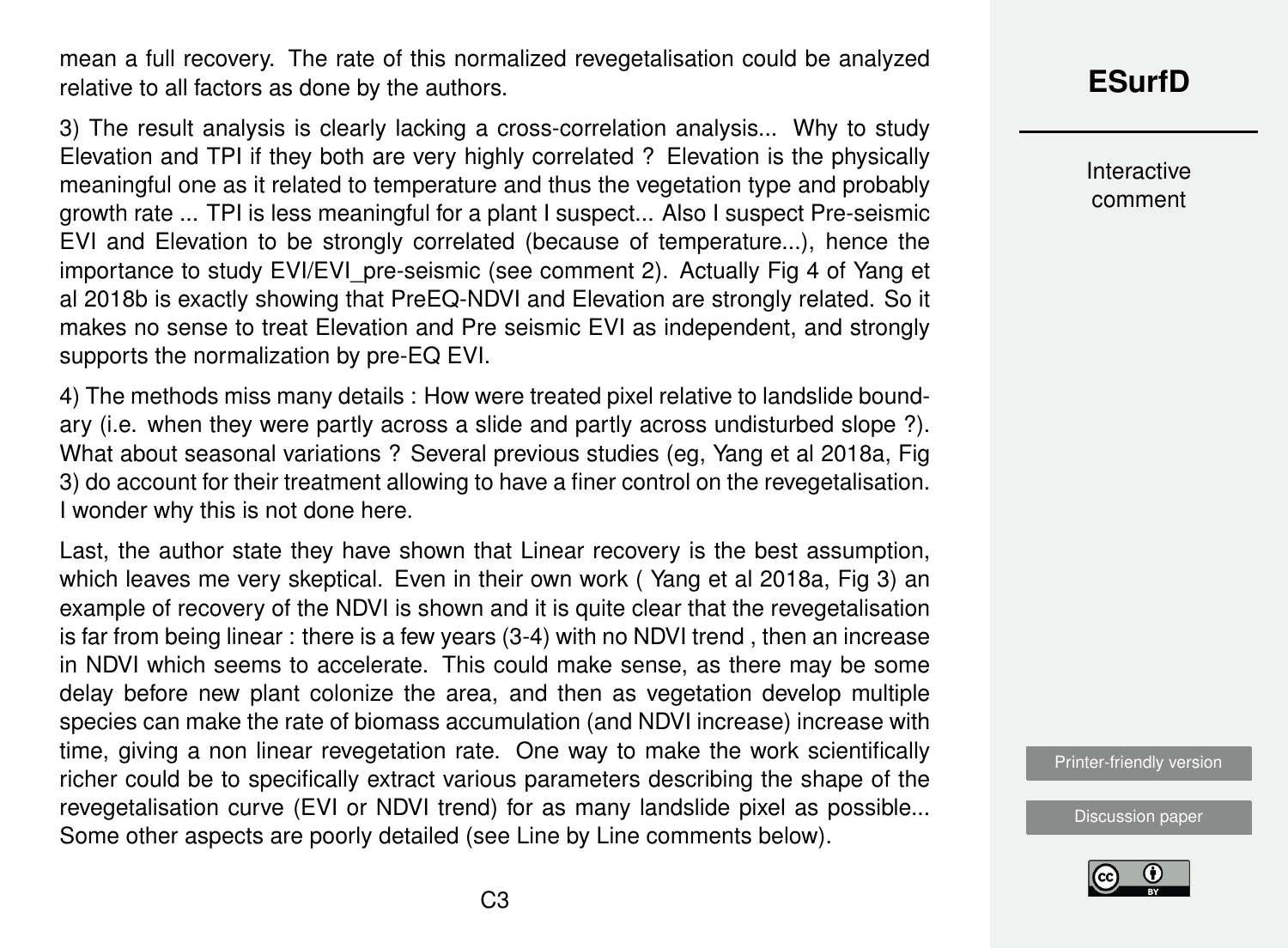5) After accounting for the changes in the other major points, the discussion should be substantially improved, and I suggest the author to also compare their work and result to other studies which have looked at revegetation on landslides not necessarily only in the Wenchuan area.

Two Ex from Taiwan (other exist) Schomakers, J., Jien, S.-H., Lee, T.-Y., Huang, J.- C., Hseu, Z.-Y., Lin, Z. L., Lee, L.-C., Hein, T., Mentler, A. and Zehetner, F.: Soil and biomass carbon re-accumulation after landslide disturbances, Geomorphology, 288(Supplement C), 164–174, https://doi.org/10.1016/j.geomorph.2017.03.032, 2017. Lin, W. T., Lin, C. Y. and Chou, W. C.: Assessment of vegetation recovery and soil erosion at landslides caused by a catastrophic earthquake: a case study in Central Taiwan, Ecological engineering, 28(1), 79–89, 2006.

Line by Line comments L62 : No need to say its a cloud based: "In this work we use the GEE". ALso surface recovery is ambiguous. I would say : "to track the revegetalisation of coseismic landslide" rather than map surface recovery...

L64: "is easy to use" rather than has the advantage of easy-to-use ... L64-65: switch the subject : "allows researcher unfamiliar with remote sensing techniques to process efficiently large number of images "

L65, 89, 98 , 115 , 132, 143, 161 etc etc: replace recovery by revegetalisation.

L84: What do you mean the best processing level ? Clarify or remove.

L113, 121 : replace OSL by OLS

L114: replace "in a year-round" by seasonally

L117-119 : I do not understand why the authors estimate only the 15 of July vegetation level... The vegetation EVI (as well as solar radiation in relation to view angle/passage time) must vary in a seasonal repeatable way. So it should be possible to stack the EVI of every months preceding the EQ to obtain an annual cycle of EVI and be able to compare this to the months and year following the EQ... It would allow to have a much **[ESurfD](https://esurf.copernicus.org/preprints/)**

Interactive comment

[Printer-friendly version](https://esurf.copernicus.org/preprints/esurf-2020-106/esurf-2020-106-RC1-print.pdf)

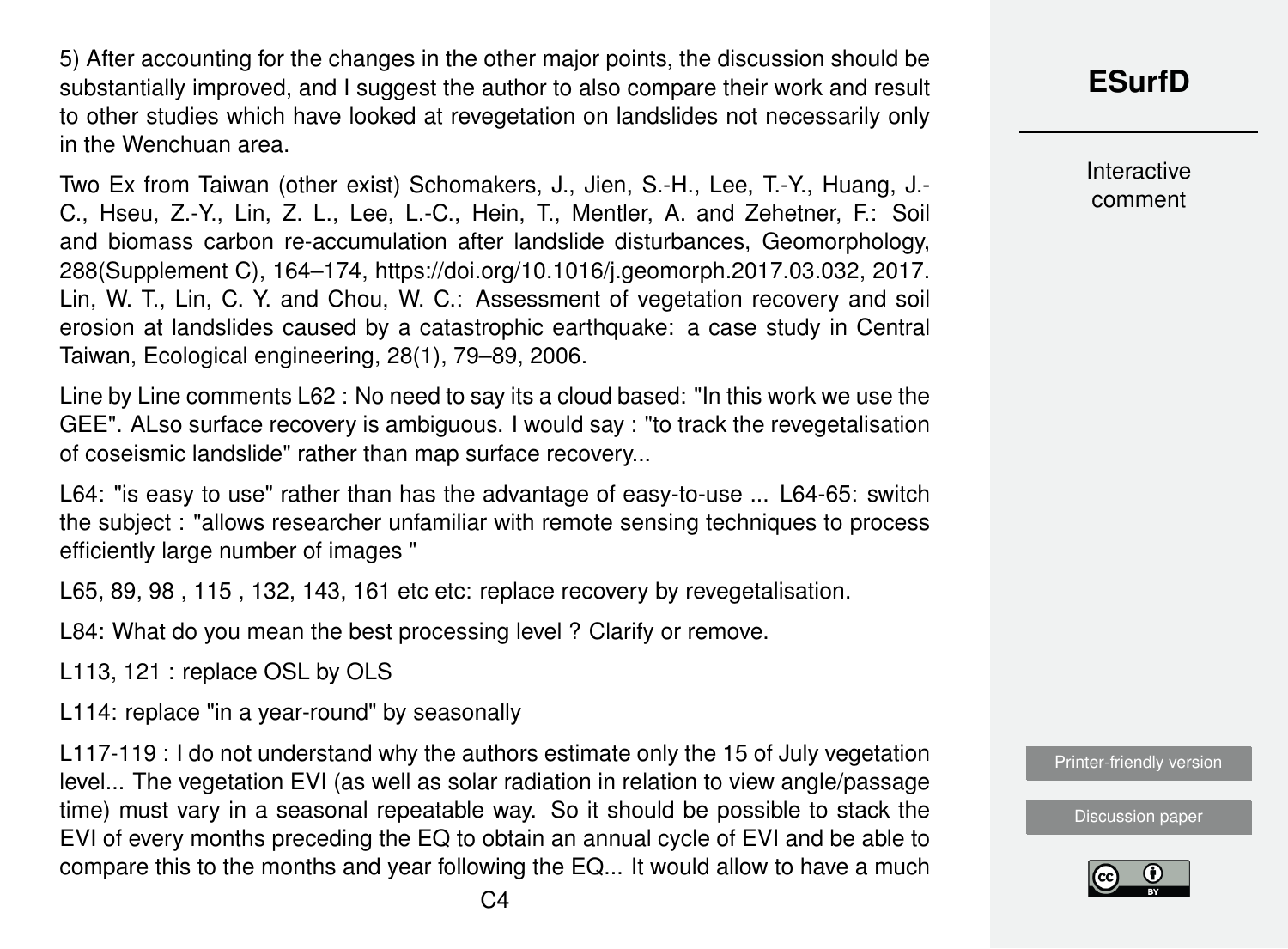finer temporal resolution of the vegetation recovery.

L127: remove "including" it is unecessary and rather confusing.

Paragraph 2.2.3 : Should be written "Peak Ground Acceleration" everywhere.

L131 : Description of Gallen 2015 data is inaccurate and incomplete. The authors must improve that.

L134 : What contains ZHang 2007 ? Vegetation type at which resolution ? With which value ? This need to be clarified and possibly example data be shown in the supplement...

L141: I guess you mean "we randomly selected 1 million pixels" . If not please clarify.

L156 : You should say here something like " Therefore, we exclude the negative EVI changes"

L157: The "mean revegetalisation rate"

L162-165 : This is a repetition from the methods , to be removed...

L165-166 : Repetition from the result sentence to remove or change.

L166-167 : Do not understand this sentence. To rephrase.

L169 : You did not define TPI. Guess it is Topographic Position Index (to be defined/reference in the method)

165-177 : This paragraph has poor writing ... and is insufficiently quantitative : Could we have the correlation coefficient?

Fig 3 : How was landslide depth obtained ? This should be detailed in the method section... Or depth should be removed (possibly better if it is just a rescaling of Area) Tangent curvature was in the method among the 12 and disappeared from this figure ?

L195-200 : I think all this argument about TPI are unlikely. Instead I think TPI is highly

Interactive comment

[Printer-friendly version](https://esurf.copernicus.org/preprints/esurf-2020-106/esurf-2020-106-RC1-print.pdf)